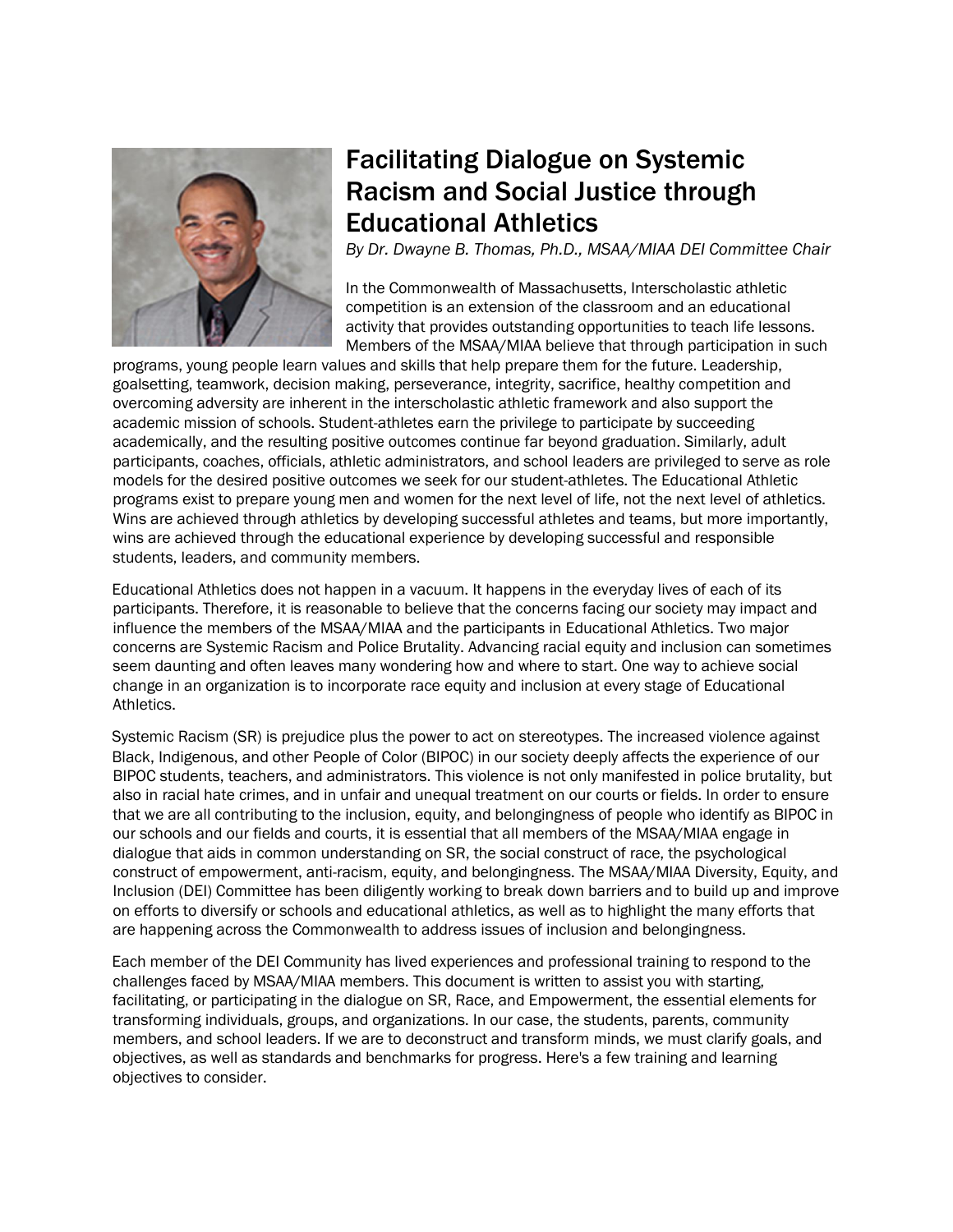#### Potential Learning Outcomes:

- Deepen understanding of Systemic Racism; Anti-Racism; and Equity
- $\triangleright$  Unpack SR, AR, and Equity work and its application to our MSAA/MIAA members
- $\triangleright$  Review or preview the District's, School's, Team's, or Individual's commitment to deconstructing SR and living in an Anti-Racist Society

### Facilitation Resources:

- $\triangleright$  Ground Rules Establish and Practice Ground Rules for creating, maintaining, and sustaining a safe space for learning
	- Be engaged
	- Understand that you may experience discomfort; Embrace it
	- $\bullet$
	- Speak your truth; Use only "I" statements
	- Expect and Accept non-disclosure
	- Distinguish individual from group or organizational learning
	- Keep conversation centered on SR, and Anti-Racism
	- What's said in your meeting space, stays in the meeting space
	- What's learned in the meeting space is shared outside of the meeting space
	- If meeting is online (Zoom, etc.), detail how you would like the conversation to flow
	- Others, as necessary based on your knowledge of the meeting participants
	- Establish a ombudsman or person to enforce/remind group members of these rules throughout the dialogue.

### Helpful Facilitation Information

- ▶ Race, Equity, & Inclusion Action Guide: [https://www.aecf.org/resources/race-equity-andinclusion](https://www.aecf.org/resources/race-equity-and-inclusion-action-guide/)[action-guide/](https://www.aecf.org/resources/race-equity-and-inclusion-action-guide/)
- Organizational Change Processes: [https://www.racialequitytools.org/plan/changeprocess/organizational-change-process](https://www.racialequitytools.org/plan/change-process/organizational-change-process)

## DEI Meeting Dialogue and Application Questions:

- $\triangleright$  Define Systemic (Institutional) Racism [SR], Stereotype, Discrimination, Bias, Prejudice, and other terms related to understanding and creating positive responses to SR
- $\triangleright$  Discuss and provide examples of the various factors that contribute to SR in the US
- $\triangleright$  Discuss the intersectional of SR, Politics, and Educational Athletics
- $\triangleright$  Connect the various levels of Bloom's Taxonomy to SR, Politics, and Educational Athletics Create innovative solutions to issues and concerns involving SR, Politics, and Educational Athletics
- $\triangleright$  List and explain the different forms of Bias, Prejudice, Discrimination, Diversity, etc.
- $\triangleright$  Examine the Traumatic impacts of Systemic Racism and other Mental Health challenges for Youth, families, and other community members
- $\triangleright$  Create innovative solutions to issues and concerns involving SR, Gender, Politics, and Educational **Athletics**

Systemic Racism has been identified a Public Health Crisis in the US. RaceForward.org has identified several factors that lead to the public health crisis and contribute to the inequitable treatment and circumstances that BIPOC deal with because of SR. This is not a comprehensive list. It is a starting point for dialogue and discourse. And a place to begin to deconstruct and transform the systems established to maintain privilege and disparities in communities across the Commonwealth and the US: